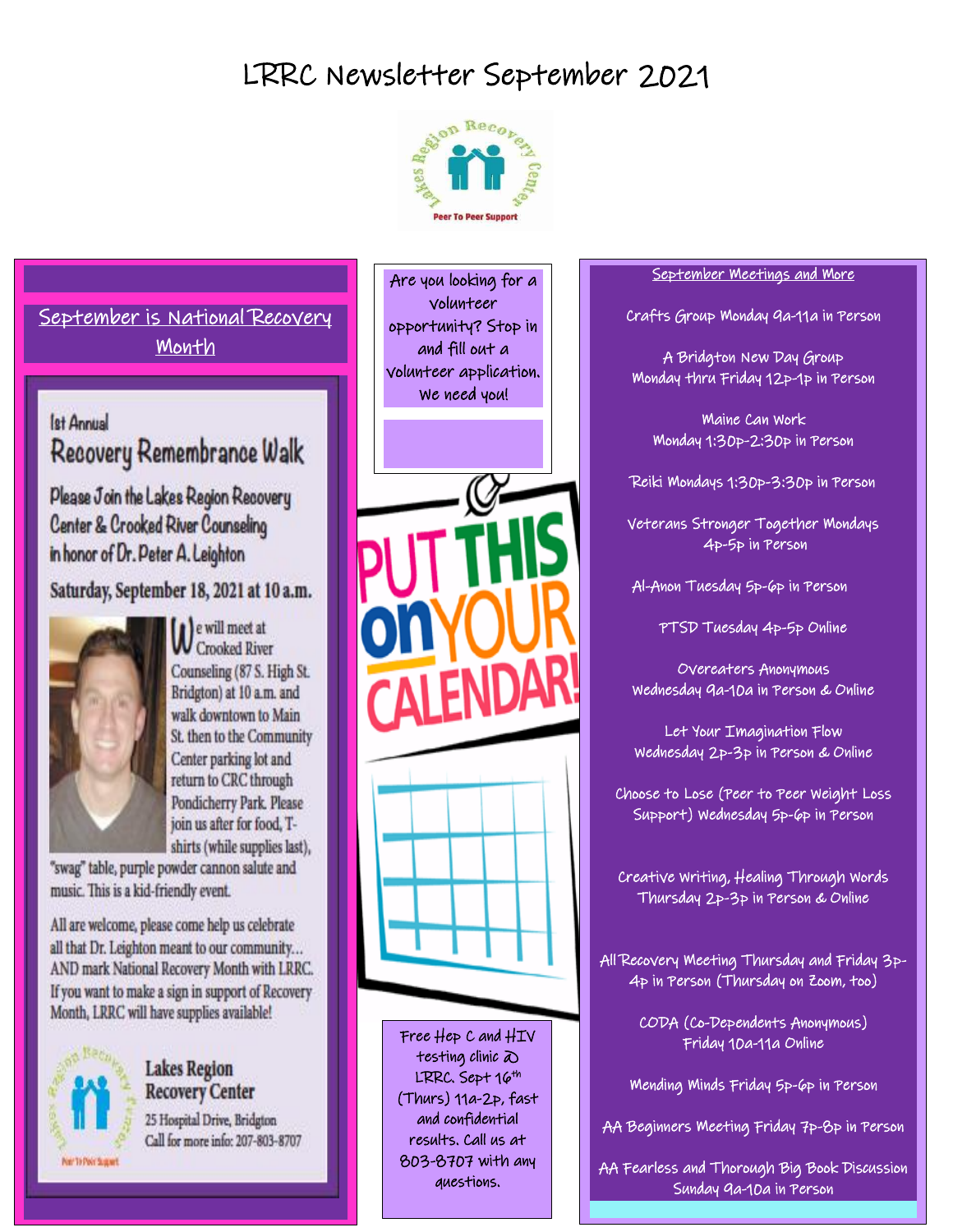Lakes Region Recovery Center (207) 803-8707 www.lrrcbridgton.org ZOOM MEETINGS

**PTSD** Tuesday 4p-5p Zoom Meeting <https://us02web.zoom.us/j/82067609101> Meeting ID: 820 6760 9101

**OA Overeaters Anonymous** Wednesday 9a-10a In Person and Online Zoom Meeting<https://us02web.zoom.us/j/83812061674> Meeting ID: 838 1206 1674

**Let Your Imagine Flow** Wednesday 2p-3p In Person and Online Zoom Meeting <https://us02web.zoom.us/83731265804> Meeting ID: 837 3126 5804

**Creative Writing Healing Through Words** Thursday 2p-3p In Person & Online Zoom Meeting [https://us02web.zoom.us/j/85183293812](https://www.google.com/url?q=https://us02web.zoom.us/j/85183293812&sa=D&source=calendar&usd=2&usg=AOvVaw1v0-wc2wJ4CIHkDE2CSgdz) Meeting ID: 851 832 93812

**All Recovery what's Good about Today** Thursday 3p-4p In person & Online Zoom Meeting https://us02web.zoom.us/j/88336320517 Meeting ID: 883 363 20517

**CODA** Friday 10a-11a Zoom Meeting [https://us02web.zoom.us/j/85625070639](https://www.google.com/url?q=https://us02web.zoom.us/j/85625070639&sa=D&source=calendar&usd=2&usg=AOvVaw0CBaMhb5AgePu1_aowAs83) Meeting ID: 856 2507 0639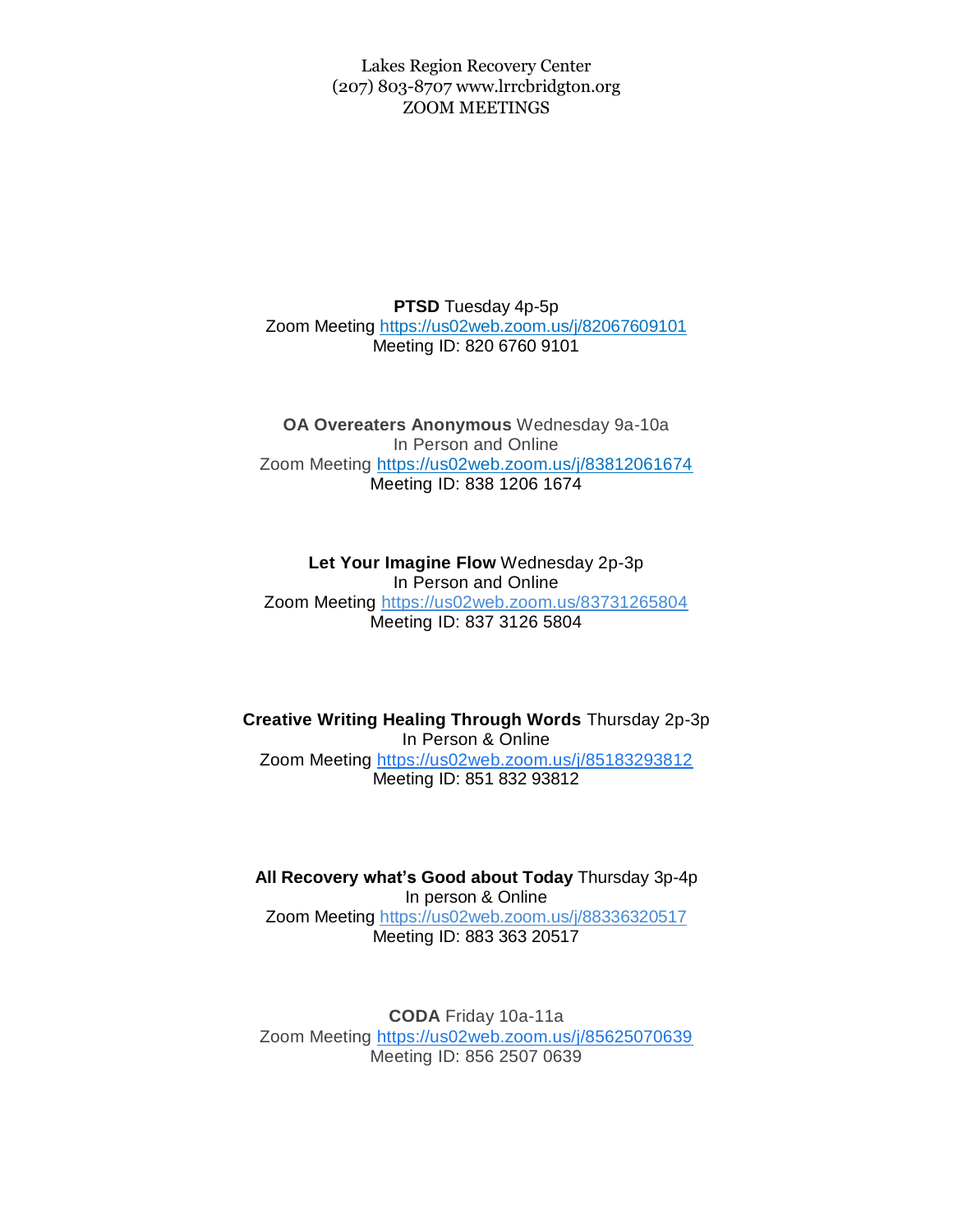

# Creative Crafts Mondays from 9a-11a

Crafting, projects and peers.

Each week we will have a new crafting project to do or bring in a project you are working on and enjoy some time with your peers.

We have some supplies, but we are always open for craft donations as well.

Check out our Facebook page @lakesregionrecoverycenter

All are welcome, you don't need to be in Recovery to create magic in this expressive group!

> Lakes Region Recovery Center 25 Hospital Drive Bridgton, Maine 04009 www.lrrcbridgton.org 207-803-8707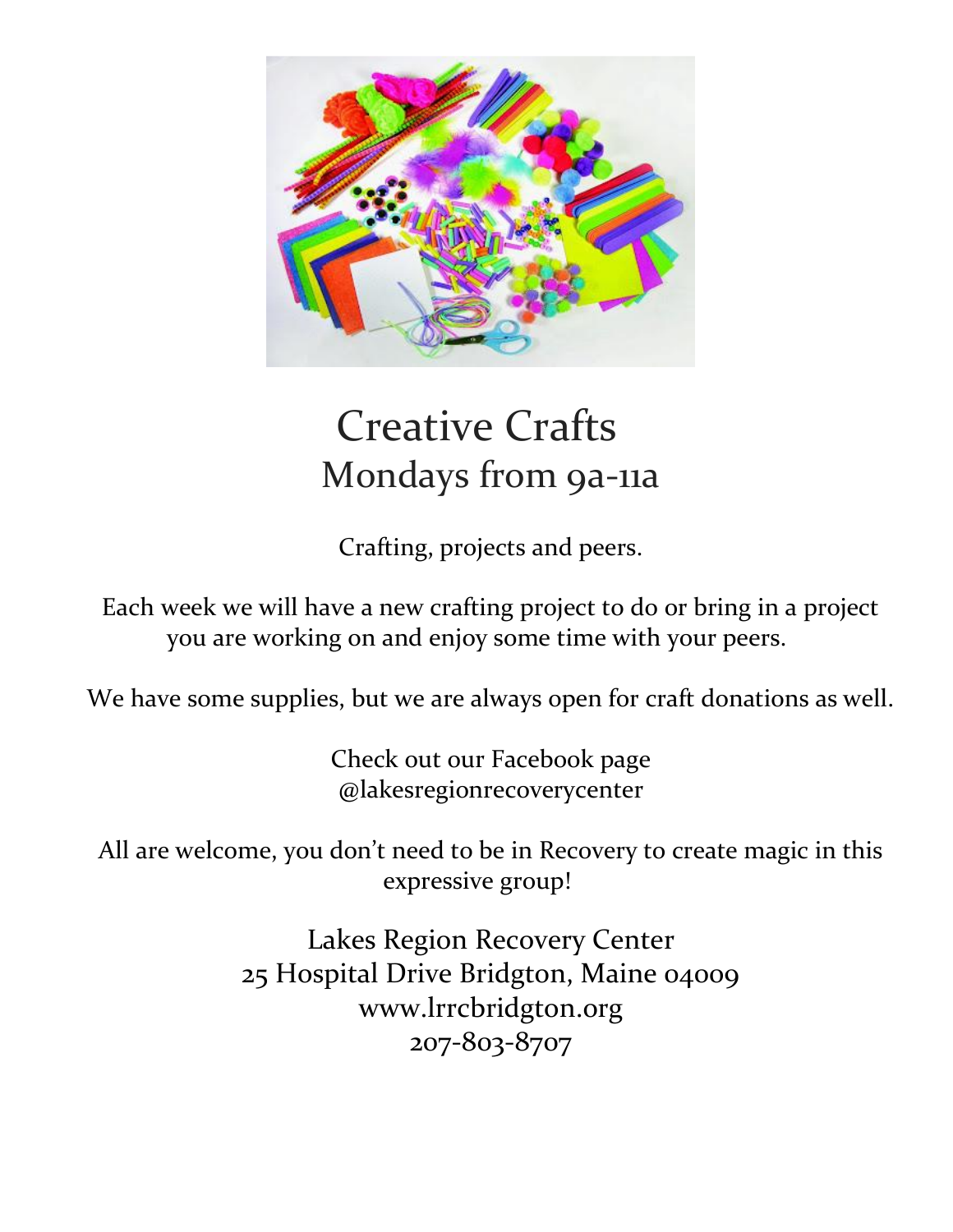

**MASKS ARE AGAIN REQUIRED IN ALL COMMUNITY SPACES @ LRRC. THIS INCLUDES ENTRYWAY, HALLWAY AND RESTROOM. GROUPS MAY DECIDE AMONGST THEMSELVES TO WEAR MASKS OR NOT WITHIN MEETING AREAS. THANK YOU FOR YOU COOPERATION.**